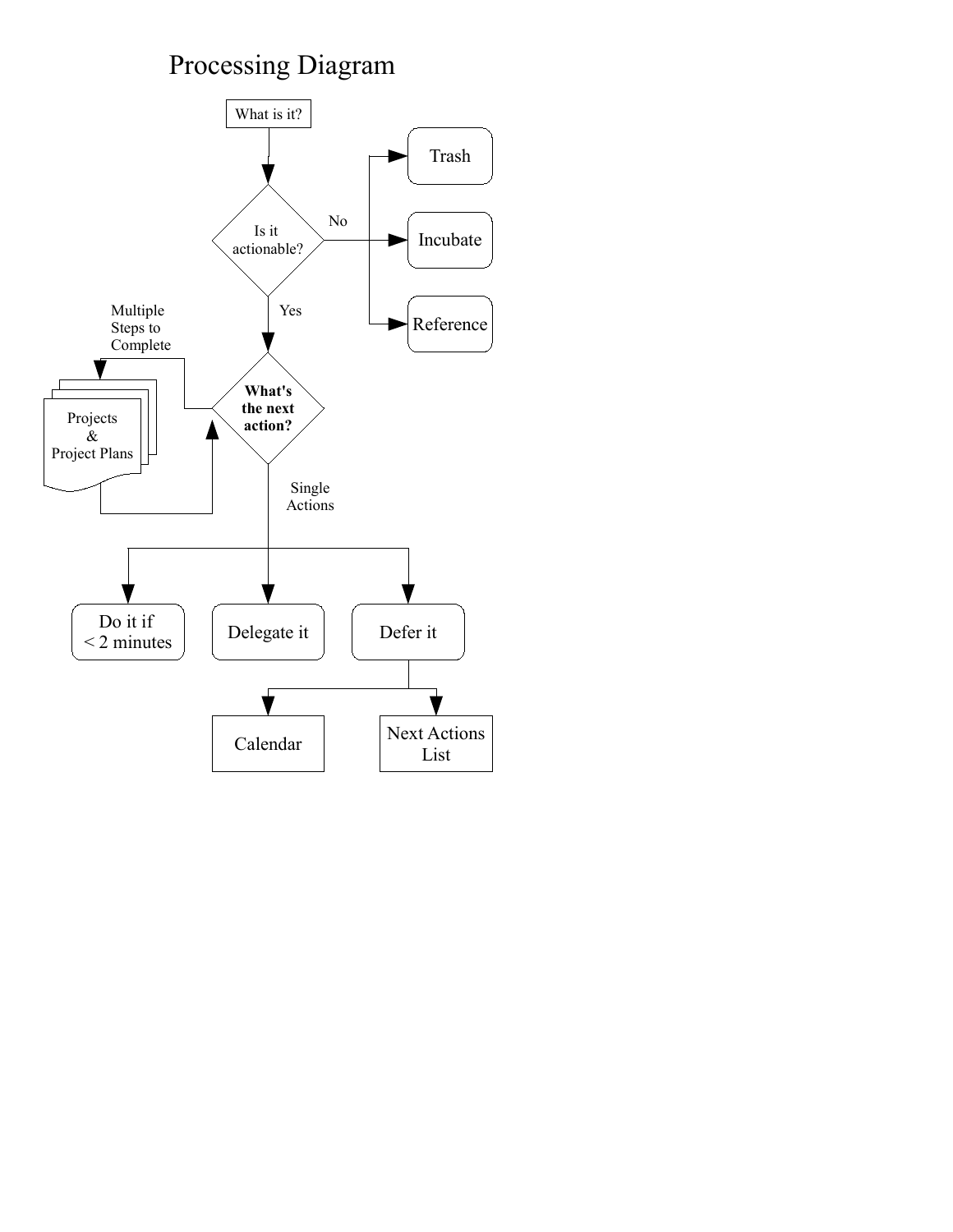## **Resources**

# Books

- Getting Things Done David Allen
- Making It All Work David Allen
- Ready for Anything David Allen
- Do More Great Work Michael Stanier
- Getting Organized in the Google Era Douglas C. Merrill  $\&$  James A. Martin
- How the Way We Talk Can Change the Way We Work Robert Kegan & Lisa Lahey
- Immunity to Change Robert Kegan & Lisa Lahey
- The Now Habit Neil Fiore, Ph.D.
- Rework Jason Fried & David Hanson
- Switch: How to Change Things When Change is Hard Chip Heath & Dan Heath
- Write It Down, Make It Happen Henriette Anne Klauser

# Web Resources

- [http://www.davidco.com](http://www.davidco.com/) GTD Website
- [http://www.gtdconnect.com](http://www.gtdconnect.com/)  Subscription-based website of GTD resources
- <http://inboxzero.com/articles/> Original "Inbox Zero" articles by Merlin Mann
- [http://www.evernote.com](http://www.evernote.com/) note/picture storage (desktop, most mobile devices)
- [http://www.dropbox.com](http://www.dropbox.com/) file storage/synchronization (desktop, most mobile)
- [http://www.nozbe.com](http://www.nozbe.com/)  GTD app (iPhone, desktop)
- [http://www.rememberthemilk.com](http://www.rememberthemilk.com/)  list manager (most mobile devices)
- [http://www.mylifeorganized.com](http://www.mylifeorganized.com/) project/list manager (most mobile devices)
- [http://www.toodledo.com](http://www.toodledo.com/)  to-do list manager (iPhone)
- <http://culturedcode.com/things/> task manager for Mac, iPhone/iPad
- <http://www.blog.7breaths.co.uk/2007/06/gtd-with-onenote-collected-links.html> series of blog posts on using Microsoft OneNote for GTD
- <http://mashable.com/2009/01/29/getting-things-done/> list of 100 resources for GTD

# Software

- [http://desktop.google.com](http://desktop.google.com/) Google search for your files and email (Windows)
- [http://www.xobni.com](http://www.xobni.com/)  search plugin for Outlook (search by name, attachments, etc.)
- <http://www.eproductivity.com/dx/dac-referral> GTD Plugin for Lotus Notes
- <https://gtdsupport.netcentrics.com/buy/indexd.php> GTD Plugin for Outlook
- <http://www.omnigroup.com/products/omnifocus/?davidco=1> GTD app for Mac
- <http://www.thebrain.com/affiliates/david-allen/> Mindmapping software (pricey)
- <http://www.xmind.net/> Mindmapping software (free)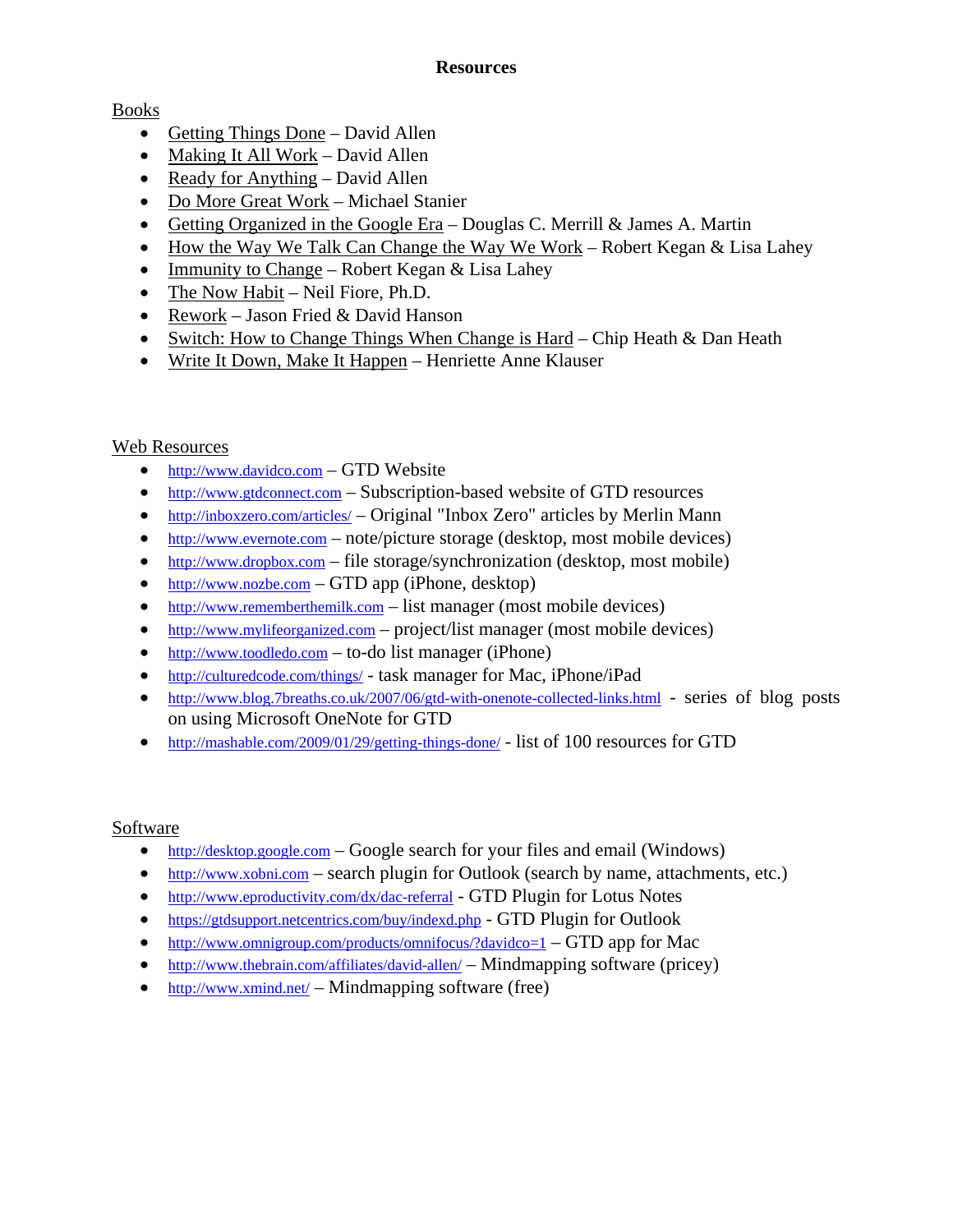# **Email tips**

# Outlook 2007

- Show calendar on startup: Tools  $\rightarrow$  Options  $\rightarrow$  Other  $\rightarrow$  Advanced Options  $\rightarrow$  Startup in this folder  $\rightarrow$  Calendar
- Change default schedule for Send/Receive:
- Tools  $\rightarrow$  Options  $\rightarrow$  Mail Setup  $\rightarrow$  Send/Receive
- Turn off Notifications: Tools  $\rightarrow$  Options  $\rightarrow$  Preferences  $\rightarrow$  Email Options  $\rightarrow$  Advanced Email Options
- Create rules for types of email:
	- Right-click on email  $\rightarrow$  Create Rule
	- From <Sender>. Move to <Folder>
- Create forms for common emails:
	- 1. Create the email
	- 2. File  $\rightarrow$  Save As  $\rightarrow$  Outlook Template ("\*.oft")
	- 3. To use, Tools  $\rightarrow$  Forms  $\rightarrow$  Choose A Form  $\rightarrow$  User Templates in File System
- Create virtual folders using Search Folders: <http://office.microsoft.com/en-us/outlook/HP073284741033.aspx>
- Outlook Tweaks Empty your inbox faster: <http://lifehacker.com/381966/>
- Outlook Keyboard Shortcuts: [http://www.joyedaniels.com/keys\\_outlook.htm](http://www.joyedaniels.com/keys_outlook.htm)

# Gmail

- To get to Gmail Options, click the Gear icon at the top right corner of the page
- Create rules for types of email: Select Message  $\rightarrow$  More  $\rightarrow$  Filter messages like these
- Turn on Keyboard Shortcuts: Options  $\rightarrow$  General  $\rightarrow$  Keyboard shortcuts
- Read Gmail offline Options  $\rightarrow$  Offline  $\rightarrow$  Enable Offline Mail for this computer
- Google Labs (interesting, sometimes useful experimental stuff): Options  $\rightarrow$  Labs
	- Some interesting lab items Custom keyboard shortcuts, Quote selected text, Canned Responses (like Forms in Outlook), Mail Goggles, Mouse Gestures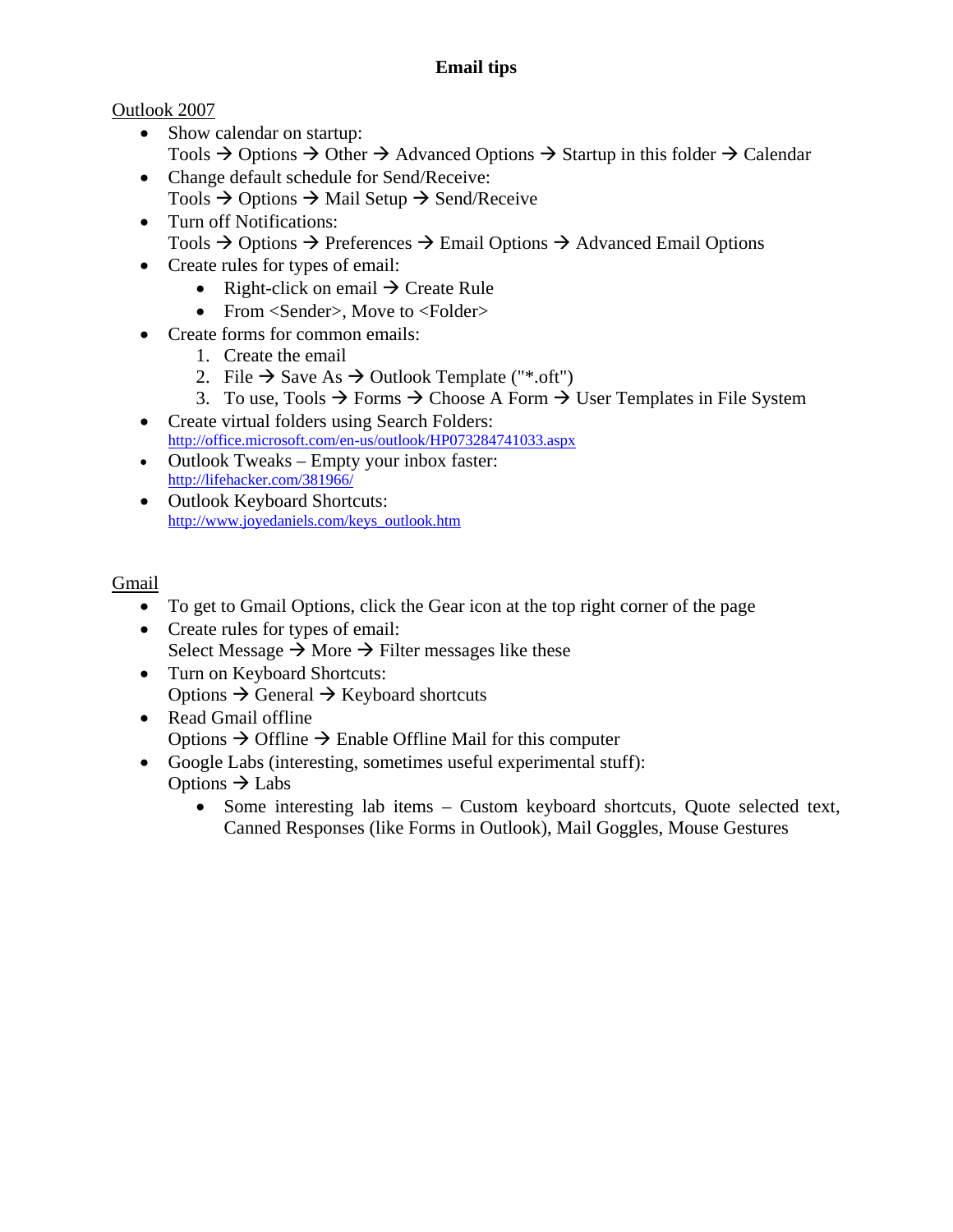## **Project Planning Worksheet**

| Project Name:    |  |
|------------------|--|
| Project Sponsor: |  |
| Project Manager: |  |

## Purpose & Principles

Why are we doing this? What are the standards we have to meet? What box do we have to stay in?

## Successful Outcome

What would it be like if the project was completely, wildly successful? How would we know?

## Brainstorming

What's on my mind about this project? What do I know? What do I not know? See <http://www.projectkickstart.com/downloads/project-planning-checklist.cfm>for a trigger list.

#### **Organizing**

Identify priorities, subprojects, dependencies. What has to happen first? Develop checklists or a formal project plan for very large projects.

## Next Actions

Identify the next physical action for each independent part of the project. Who will do it?

**What is the very next physical action needed to move this project forward?**